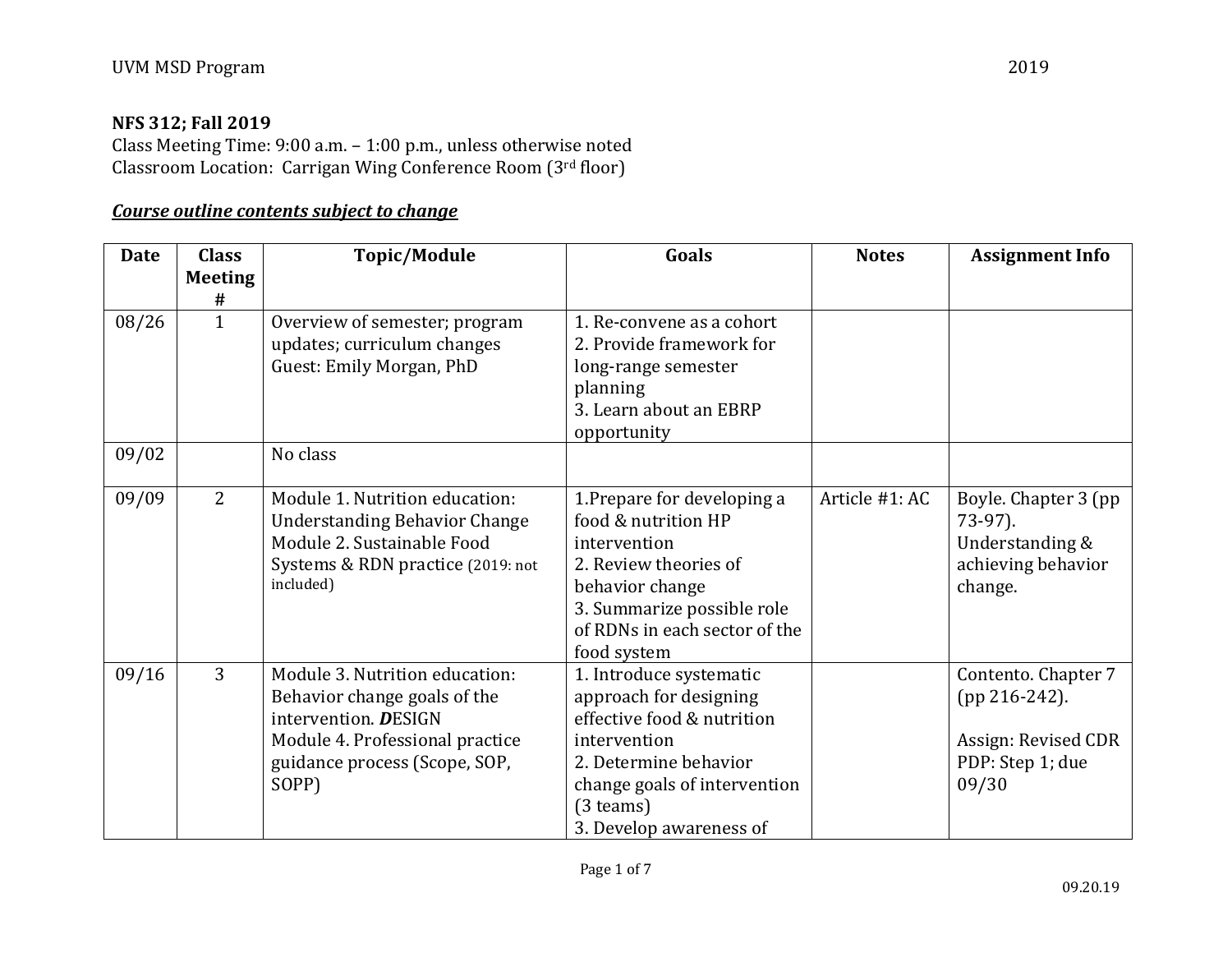|       |                |                                                                                                                                      | existing tools that are<br>designed to guide<br>professional RDN practice                                                                                                                                                                         |                                                                                                                      |                                                                                                                                 |
|-------|----------------|--------------------------------------------------------------------------------------------------------------------------------------|---------------------------------------------------------------------------------------------------------------------------------------------------------------------------------------------------------------------------------------------------|----------------------------------------------------------------------------------------------------------------------|---------------------------------------------------------------------------------------------------------------------------------|
| 09/23 | $\overline{4}$ | Module 5. Nutrition education:<br>Determinants of behavior change.<br><b>DESIGN</b><br>Module 6. Behavioral Economics                | 1. Explore determinants of<br>behavior change that will<br>impact intervention<br>2. Discuss the how the basic<br>principles of behavioral<br>economics may be used in a<br>practice setting                                                      | Guest: Lizzy<br>Pope; 11:00<br>$a.m. - 12:00$<br>noon<br>Article #2: JD                                              | * Contento. Chapter<br>8 (pp 248-261).<br>* HBM article<br>* FSM: Leadership<br>Assign Case Study<br>#4 (Cultural<br>Awareness) |
| 09/25 |                | SASH Wednesday: Sarah                                                                                                                |                                                                                                                                                                                                                                                   |                                                                                                                      |                                                                                                                                 |
| 09/30 | 5              | Module 7. Nutrition education:<br>Gaining cultural<br>competence/responsiveness<br>Module 8. OA & Community-based<br><b>Services</b> | 1. Explore cultural<br>competence/responsiveness<br>in the context of developing<br>an intervention<br>2. TBD                                                                                                                                     | Guest: Mary<br>Woodruff;<br>$11:00$ a.m. $-$<br>12:00 noon<br>1:1 meetings;<br>$1:00 - 2:00$ p.m.                    | Boyle. Chapter 15<br>(pp 597-631).<br>Due: Case Study #4                                                                        |
| 10/02 |                | SASH Wednesday: Natalie                                                                                                              |                                                                                                                                                                                                                                                   |                                                                                                                      |                                                                                                                                 |
| 10/07 | 6              | Module 9. Nutrition education:<br>Selecting a theory. DESIGN<br>Module 10. Cultural Competency                                       | 1. Appreciate the factors<br>that influence selection of<br>an appropriate behavior<br>change theory<br>2. Learn strategies for<br>professional practice when<br>working with refugees, New<br>Americans & other non-<br>English speaking clients | Guest: Emily<br>Heaslip; 11:45<br>$a.m. - 12:45$<br>p.m.<br>Article #3: NM<br>1:1 meetings;<br>$1:00 - 2:00$<br>p.m. | Contento. Chapter 9<br>(pp 265-284).<br>Assign: Non-<br>European cultural<br>food patterns (2<br>teams of 3)                    |
| 10/09 |                | SASH Wednesday: Ashleigh                                                                                                             |                                                                                                                                                                                                                                                   |                                                                                                                      |                                                                                                                                 |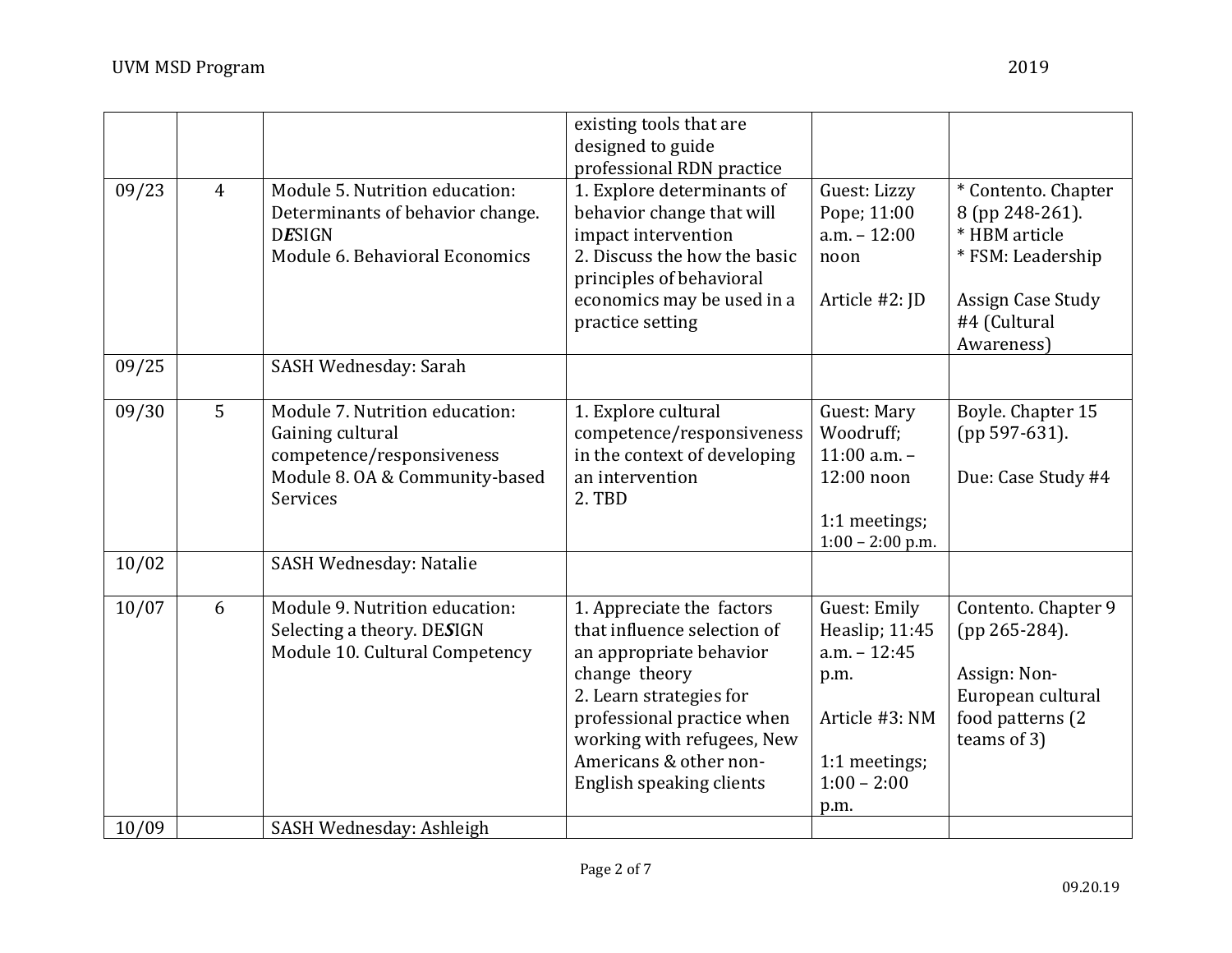| 10/14          |                | No Class                                                                                                                |                                                                                                                                                    |                                                                    |                                                                                                                 |
|----------------|----------------|-------------------------------------------------------------------------------------------------------------------------|----------------------------------------------------------------------------------------------------------------------------------------------------|--------------------------------------------------------------------|-----------------------------------------------------------------------------------------------------------------|
| 10/16          |                | VT Association of Diabetes<br><b>Educators meeting</b>                                                                  | 1. Immerse in current<br>research about diabetes<br>care<br>2. Network with new<br>colleagues                                                      |                                                                    | Capitol Plaza Hotel,<br>Montpelier                                                                              |
| 10/21          | $\overline{7}$ | Module 11. Nutrition education:<br>Developing learning objectives.<br><b>DESIGN</b><br>Module 12. End-of-Life           | 1. Develop skill in writing<br>learning objectives for the<br>intervention<br>2. Clarify RDN role in the<br>palliative care/end-of-life<br>setting | Sharing in<br>class: non-<br>European<br>cultural food<br>patterns | Contento, Chapter<br>10 (pp 287-3-3).                                                                           |
| 10/21<br>$-23$ |                | IPE: Palliative Care/ALS                                                                                                | 1. Strengthen<br>interprofessional practice<br>skills<br>2. Apply evidenced-based<br>practice in palliative care<br>case (end-of-life ALS client)  |                                                                    | Monday-<br>Wednesday, 4:30 -<br>$6:00$ p.m.; 2<br>students/session                                              |
| 10/28          | 8              | Module 13. Nutrition education:<br>Generating an education plan<br>(motivation). DESIGN<br>Module 14. Disaster Planning | 1. Create an effective lesson<br>(or education) plan<br>2. Apply management<br>principles to develop<br>disaster scenario                          | 1:1 meetings;<br>$1:00 - 2:00$<br>p.m.                             | Contento, Chapter<br>11 (pp 306-341).<br>Gregoire, Chapters<br>9-11 (suggested<br>page #'s will be<br>provided) |
| 10/30          |                | SASH Wednesday: Julie                                                                                                   |                                                                                                                                                    |                                                                    |                                                                                                                 |
| 11/04          | 9              | Module 15. Nutrition education:<br>Generating an education plan                                                         | 1. Create an effective lesson<br>(or education) plan                                                                                               | Guest: Dana<br><b>Notte</b>                                        | Contento, Chapter<br>12 (pp 346-372).                                                                           |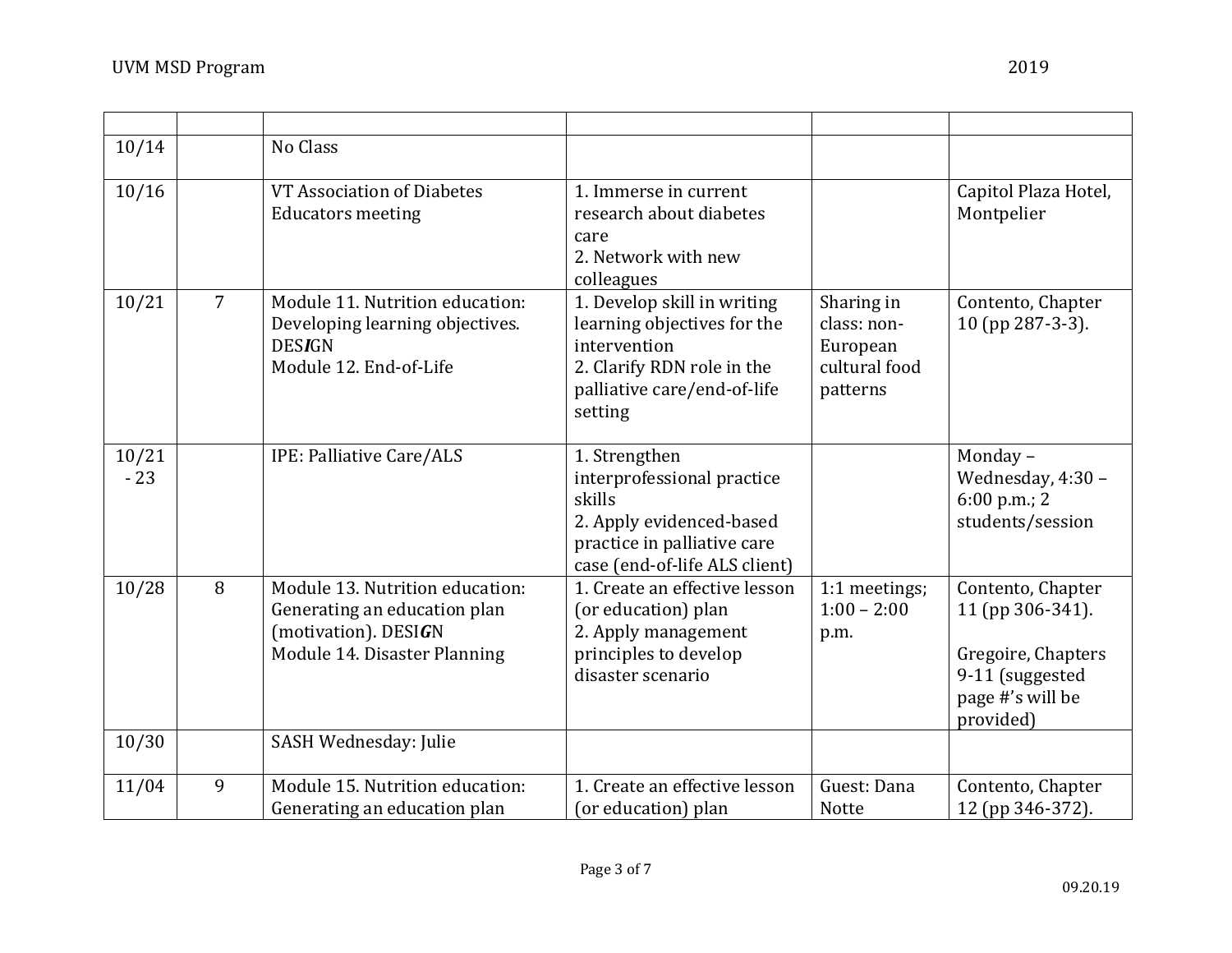|       |    | (action). DESIGN                                                                                                   | 2. TBD                                                                                                                                                                                                                                     |                                                                                             |                                                                                                                                                                                                                                       |
|-------|----|--------------------------------------------------------------------------------------------------------------------|--------------------------------------------------------------------------------------------------------------------------------------------------------------------------------------------------------------------------------------------|---------------------------------------------------------------------------------------------|---------------------------------------------------------------------------------------------------------------------------------------------------------------------------------------------------------------------------------------|
|       |    | Module 16. Weight bias                                                                                             |                                                                                                                                                                                                                                            | Article #4: SL<br>1:1 meetings;<br>$1:00 - 2:00$<br>p.m.                                    | Assign: Case Study<br>#3 (OP in Post-<br>Menopausal<br>Woman); due<br>11/11<br>Assign: cover letter<br>& resume for a<br>"dream" job posting;<br>due to JH by $11/11$                                                                 |
| 11/06 |    | SASH Wednesday: Ruth                                                                                               |                                                                                                                                                                                                                                            |                                                                                             |                                                                                                                                                                                                                                       |
| 11/11 | 10 | Module 17. Nutrition education:<br>Evaluation. DESIGN<br>Module 18. Access to food                                 | 1. Develop an evaluation<br>strategy for the intervention<br>2. Gain insight re: role of<br>RDN in retail practice<br>3. Identify challenges that<br>New Americans & resettled<br>refugees encounter in the<br>local food system (3 teams) | No campus<br>class meeting<br>Field trips:<br>(#1)<br>Hannaford;<br>$(42)$ Ethnic<br>market | Contento, Chapter<br>13 (pp 376-404).<br>Due: Dream job<br>posting + resume +<br>cover letter (to JH &<br>AN)                                                                                                                         |
| 11/18 | 11 | Module 19. Nutrition education:<br>Environmental supports. DESIGN<br>Module 20. Ethics in professional<br>practice | 1. Identify environmental<br>supports that will increase<br>intervention effectiveness<br>2. Strategies for enhancing<br>your job search<br>3. Increase awareness of<br>ethical principles that<br>govern professional practice            | Guest: Joanne<br>Heidkamp.<br>Getting the Job<br>Article #5: RM                             | Contento, Chapter<br>14 (pp 430-460).<br>Due: Case Study #3<br>Assign: Develop a<br>visual story (or<br>illustration) that<br>pulls together food<br>systems model and<br>socio-ecological<br>model in the context<br>of 40-weeks SPE |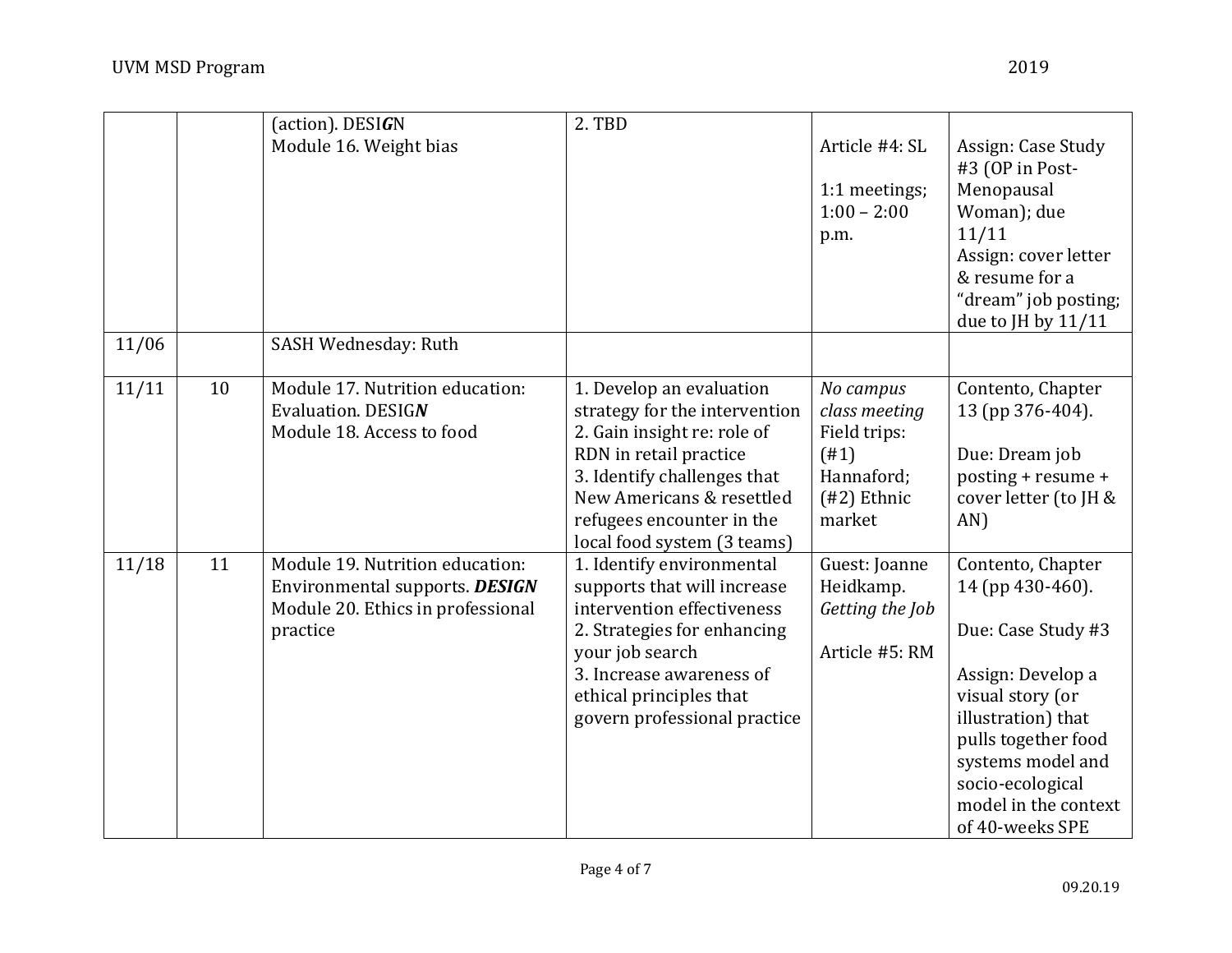| 11/20          |    | SASH Wednesday: Anna                                                                                                                                                                                                  |                                                                                                                                                                                                                                                                                                   |                                                                                                                                                     |                                                            |
|----------------|----|-----------------------------------------------------------------------------------------------------------------------------------------------------------------------------------------------------------------------|---------------------------------------------------------------------------------------------------------------------------------------------------------------------------------------------------------------------------------------------------------------------------------------------------|-----------------------------------------------------------------------------------------------------------------------------------------------------|------------------------------------------------------------|
| 11/25          |    | No class                                                                                                                                                                                                              |                                                                                                                                                                                                                                                                                                   |                                                                                                                                                     |                                                            |
| 12/02          | 12 | Module 21. Nutrition education:<br>Interactive components of the<br>intervention. Reflection on the<br>nutrition education process.<br>Module 22. Sustainable food<br>systems, socio-ecological model &<br><b>SPE</b> | 1. Prepare & present an<br>interactive component of<br>your lesson plan (10' each)<br>2. Discuss application of<br>nutrition education process<br>in professional practice<br>3. Explain visual depiction of<br>how SPE, sustainable food<br>systems and the socio-<br>ecological model intersect | Article #6: AJ<br>90 minutes for LP<br>sharing<br>1:1 meetings;<br>$1:00 - 2:00$<br>p.m. (note:<br>can we<br>change this to<br>Monday,<br>$12/09$ ? | Boyle, Chapter 16<br>(pp 633-657).                         |
| 12/03<br>$-06$ |    | Staff Relief Week #1                                                                                                                                                                                                  |                                                                                                                                                                                                                                                                                                   | No BB<br>discussion<br>during SR<br>rotations                                                                                                       | Continue posting<br>daily ah-ha<br>moments on wiki<br>page |
| $12/10-$<br>13 |    | Staff Relief Week #2                                                                                                                                                                                                  |                                                                                                                                                                                                                                                                                                   |                                                                                                                                                     | Continue posting<br>daily ah-ha<br>moments on wiki<br>page |
| 12/16          |    | All Staff Relief PDP documents due                                                                                                                                                                                    |                                                                                                                                                                                                                                                                                                   |                                                                                                                                                     |                                                            |

**BlackBoard Discussion Facilitator** *(beginning Monday, 26 August)* 1) Natalie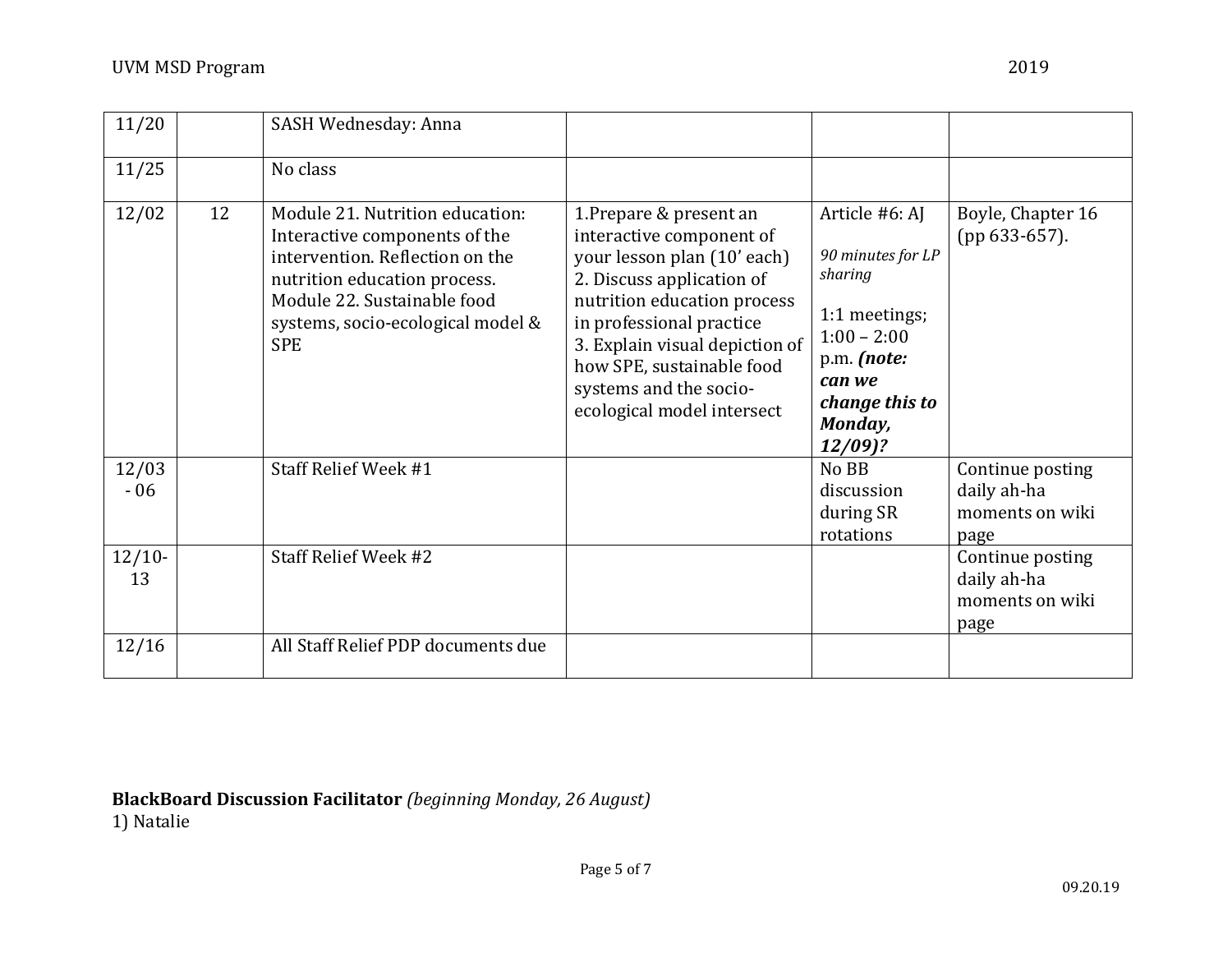- 2) Sarah
- 3) Anna
- 4) Ruth
- 5) Ashleigh
- 6) Julie

# *Required Textbooks*

Boyle MA. Community Nutrition in Action: An Entrepreneurial Approach, 7th ed. Wadsworth, Cengage Learning (2017) Contento I. Nutrition Education: Linking Research, Theory and Practice, 3rd ed. Jones & Bartlett Publishers (2016) Krause…

Gregoire…

# **The Spectrum Quarterly Newsletter (Healthy Aging DPG). Professional writing (short article: 400 – 600 words).**

|       | <b>Fall 2019</b>                                                                                   |
|-------|----------------------------------------------------------------------------------------------------|
|       | N.B. Timeline may need revision pending input from The Spectrum Editor; select                     |
|       | topic from list provided by The Spectrum editor                                                    |
| 09/09 | Topic, draft goal and objectives; due to Amy                                                       |
| 09/16 | Approval of topic; feedback on goal & objectives; due back to students                             |
| 09/30 | Outline of topic/content due to Amy (draft main message & supporting concepts);                    |
|       | plus provide citations in the <i>J Acad Nutr Diet</i> format                                       |
| 10/14 | Feedback from Amy (outline)                                                                        |
| 10/28 | 1 <sup>st</sup> draft to peer reviewers: if e-copy (make edits using Track Changes function) or if |
|       | hard copy (hand-write comments) <i>plus</i> peer review feedback (scoring) form                    |
| 11/11 | Marked-up hard copy (or e-copy) due back to original author + peer review form                     |
| 11/25 | Final hard copy of revised article to Amy + marked-up peer review hard copy with                   |
|       | peer review edit form                                                                              |
| 12/02 | Amy returns hard copy of final article to original author                                          |
| 12/16 | Original author makes FINAL edits                                                                  |
| 01/20 | Article ready for HA DPG Editorial Committee review; e-copy sent to Amy + HA DPG                   |
| TBD   | Final publishing edits: due dates/deadlines determined by HA DPG                                   |

#### **Peer reviewers**

Julie  $\rightarrow$  SL